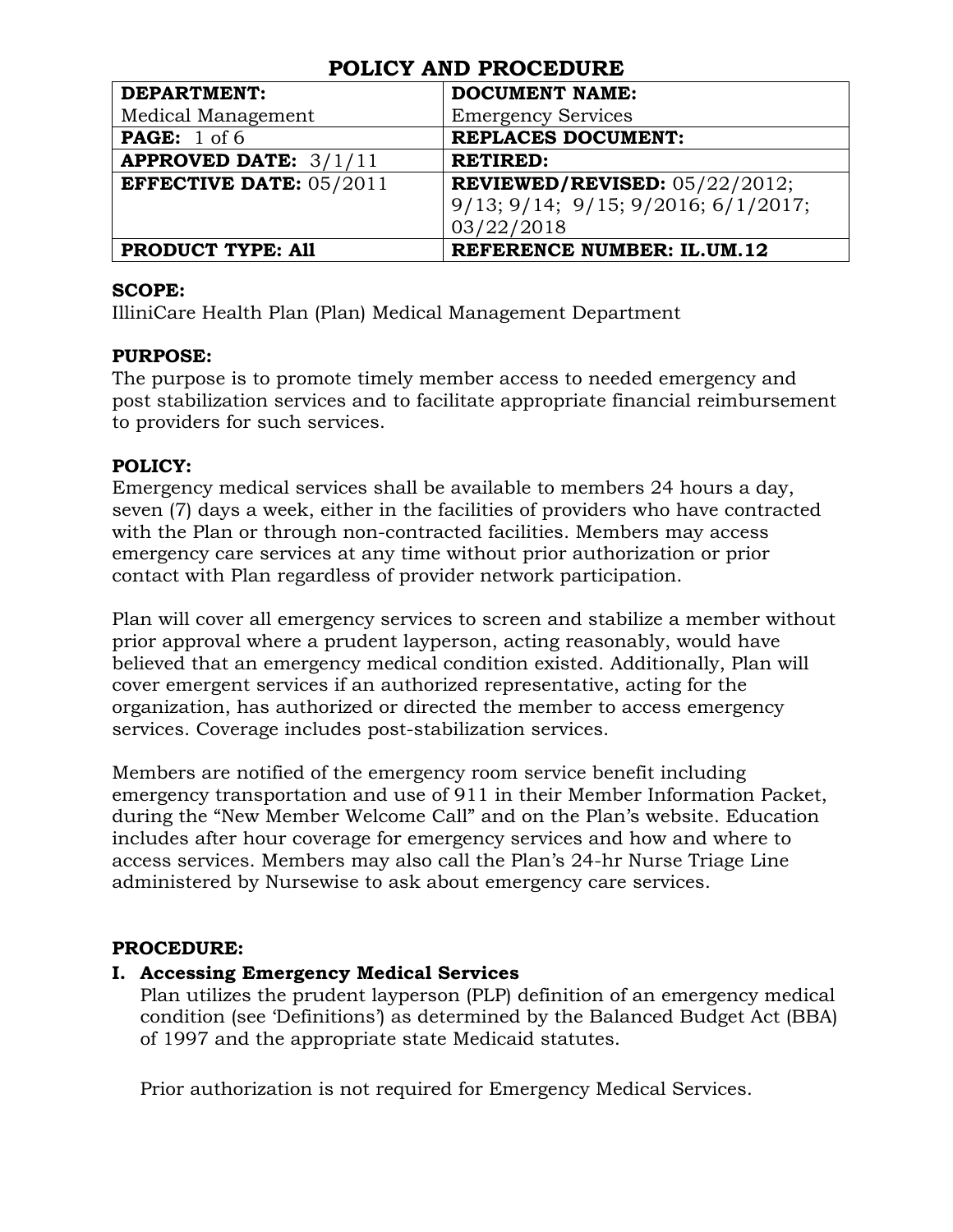| <b>DEPARTMENT:</b>             | <b>DOCUMENT NAME:</b>                              |  |
|--------------------------------|----------------------------------------------------|--|
| Medical Management             | <b>Emergency Services</b>                          |  |
| <b>PAGE:</b> $2$ of 6          | <b>REPLACES DOCUMENT:</b>                          |  |
| <b>APPROVED DATE:</b> $3/1/11$ | <b>RETIRED:</b>                                    |  |
| EFFECTIVE DATE: $05/2011$      | <b>REVIEWED/REVISED:</b> $05/22/2012$ ;            |  |
|                                | $9/13$ ; $9/14$ ; $9/15$ ; $9/2016$ ; $6/1/2017$ ; |  |
|                                | 03/22/2018                                         |  |
| <b>PRODUCT TYPE: All</b>       | <b>REFERENCE NUMBER: IL.UM.12</b>                  |  |

Once the member's emergency medical condition is stabilized, certification for ongoing outpatient services or authorization for follow-up care is required per the Authorization List.

### **II. Coverage of Emergency Medical Services**

Plan shall cover Emergency Services for all members whether the Emergency Services are provided by an Affiliated or non-Affiliated Provider.

- 1. Plan shall not impose any requirements for prior approval of Emergency Services. If a member calls the Plan to request Emergency Services, such call shall receive an immediate response.
- 2. Plan shall cover Emergency Services for members who are temporarily away from their residence and outside the Contracting Area for all Emergency Services to which they would be entitled within the Contracting Area.
- 3. Plan shall have no obligation to cover medical services provided on an emergency basis that are not Covered Services under this Contract.
- 4. Elective care or care required as a result of circumstances that could reasonably have been foreseen prior to the member's departure from the Contracting Area are not covered. Unexpected hospitalization due to complications of pregnancy shall be covered. Routine delivery at term outside the Contracting Area, however, shall not be covered if the member is outside the Contracting Area against medical advice unless the member is outside of the Contracting Area due to circumstances beyond her control. Plan must educate the member of the medical and financial implications of leaving the Contracting Area and the importance of staying near the treating Provider throughout the last month of pregnancy.
- 5. Plan shall provide ongoing education to members regarding the appropriate use of Emergency Services. Plan shall use a range of management techniques, policies and initiatives to avoid unnecessary utilization of emergency services and to promote care management through the members medical home (see associated policy UM.12.01).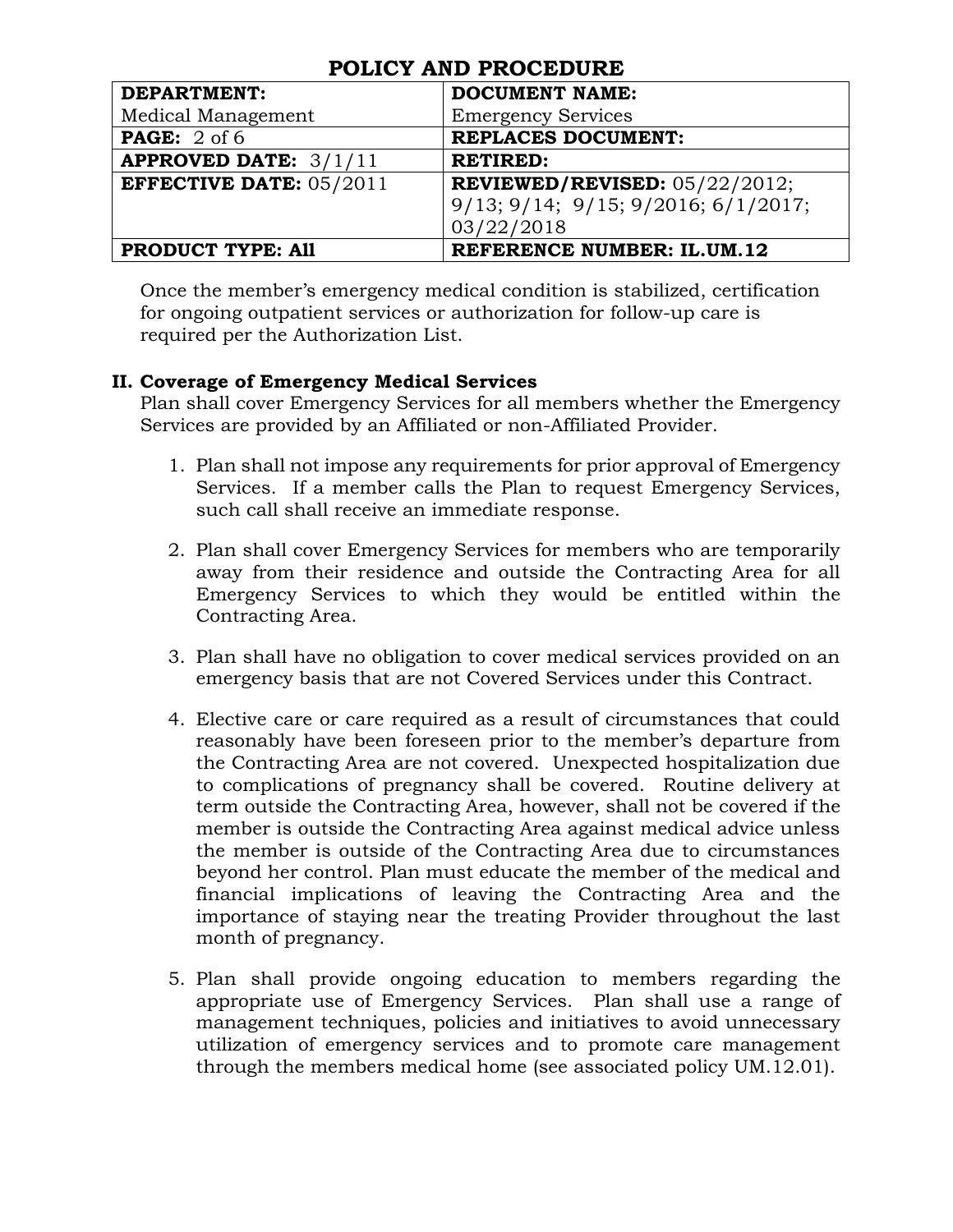| <b>DEPARTMENT:</b>             | <b>DOCUMENT NAME:</b>                              |  |
|--------------------------------|----------------------------------------------------|--|
| Medical Management             | <b>Emergency Services</b>                          |  |
| <b>PAGE:</b> 3 of 6            | <b>REPLACES DOCUMENT:</b>                          |  |
| <b>APPROVED DATE:</b> $3/1/11$ | <b>RETIRED:</b>                                    |  |
| <b>EFFECTIVE DATE: 05/2011</b> | REVIEWED/REVISED: $05/22/2012$ ;                   |  |
|                                | $9/13$ ; $9/14$ ; $9/15$ ; $9/2016$ ; $6/1/2017$ ; |  |
|                                | 03/22/2018                                         |  |
| <b>PRODUCT TYPE: All</b>       | <b>REFERENCE NUMBER: IL.UM.12</b>                  |  |

- 6. Plan shall not condition coverage for Emergency Services on the treating Provider notifying Plan of the member's screening and treatment within ten (10) calendar days of presentation for Emergency Services.
- 7. The determination of whether or not a member is sufficiently stabilized for discharge or transfer to another facility shall be binding on Plan. The attending emergency physician, or the provider actually treating the member, is responsible for determining when the member is sufficiently stabilized for transfer or discharge, and that determination is binding on the Plan for coverage and payment.
- 8. Any screening examination services conducted to determine whether an emergency medical condition exists will also be covered by the Plan.
- 9. The Plan will not limit what constitutes an emergency medical condition on the basis of lists of diagnoses or symptoms and does not require notification by the provider, hospital or fiscal agent in order to process claims for emergency services. The Plan will not refuse to cover emergency services based on lack of notification to the Plan.
- 10. The Plan will cover the medical screening examination and other medically necessary emergency services without regard to whether the condition meets the prudent layperson standard when a Plan network provider, or other authorized representative, instructs a member to seek emergency services or the Plan instructed the member to see emergency services.
- 11. A member who has an emergency medical condition may not be held liable for payment of subsequent screening and treatment needed to diagnose the specific condition or to stabilize the patient.

## **III. Post-Stabilization Services**

The Plan shall cover and pay for post-stabilization care and services in accordance with the provisions of 42 CFR Section 422.113(c). Poststabilization care and services are covered services related to an emergency medical condition that are provided after a member is stabilized in order to maintain the stabilized condition or to improve or resolve the member's condition.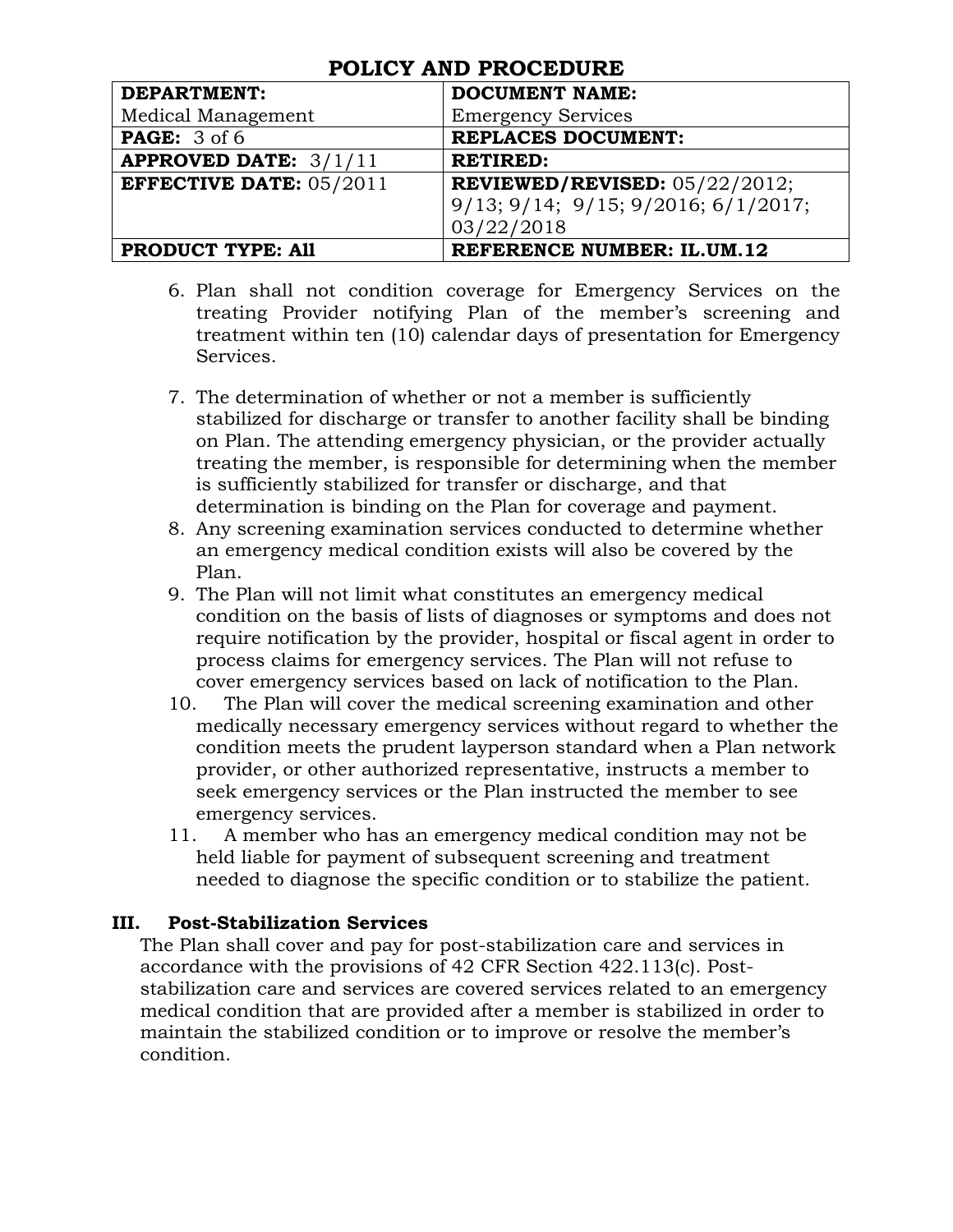| <b>DEPARTMENT:</b>             | <b>DOCUMENT NAME:</b>               |
|--------------------------------|-------------------------------------|
| Medical Management             | <b>Emergency Services</b>           |
| <b>PAGE:</b> $4$ of $6$        | <b>REPLACES DOCUMENT:</b>           |
| <b>APPROVED DATE: 3/1/11</b>   | <b>RETIRED:</b>                     |
| <b>EFFECTIVE DATE: 05/2011</b> | REVIEWED/REVISED: $05/22/2012$ ;    |
|                                | 9/13; 9/14; 9/15; 9/2016; 6/1/2017; |
|                                | 03/22/2018                          |
| <b>PRODUCT TYPE: All</b>       | <b>REFERENCE NUMBER: IL.UM.12</b>   |

The Plan is financially responsible for post-stabilization care services obtained within or outside the Plan that are not pre-approved by a Plan provider or other Plan representative, but administered to maintain, improve or resolve the member's stabilized condition if:

- 1. The Plan does not respond to a request for pre-approval within one (1) hour;
- 2. The Plan cannot be contacted; or
- 3. The Plan representative and the treating physician cannot reach an agreement concerning the member's care and a Plan physician is not available for consultation. In this situation, the Plan must give the treating physician the opportunity to consult with a Plan physician and the treating physician may continue with care of the patient until a Plan physician is reached or one of the criteria of 42 CFR Section 422.113(c) is met.

### **REFERENCES:**

HFS MCO Contract 2018-24-004 Section: 5.20.1.1 IL.UM.05 Timeliness of UM Decisions IL.UM.07 Denial Notices IL.UM.08 Appeal of UM Decisions IL.UM.12.01 ED Diversion 2018NCQA (or most recent version of) Health Plan Standards and Guidelines

### **ATTACHMENTS:**

### **DEFINITIONS:**

**Authorized Representative:** an employee or contractor of the Plan who directs the member to seek services. For example, an advice nurse, network physician, physician assistant or Customer Service representative may act as the Plan's authorized representative.

**Emergency Medical Condition:** A medical condition manifesting itself by acute symptoms of sufficient severity (including severe pain) that a prudent layperson, who possesses an average knowledge of health and medicine, could reasonably expect the absence of immediate medical attention to result in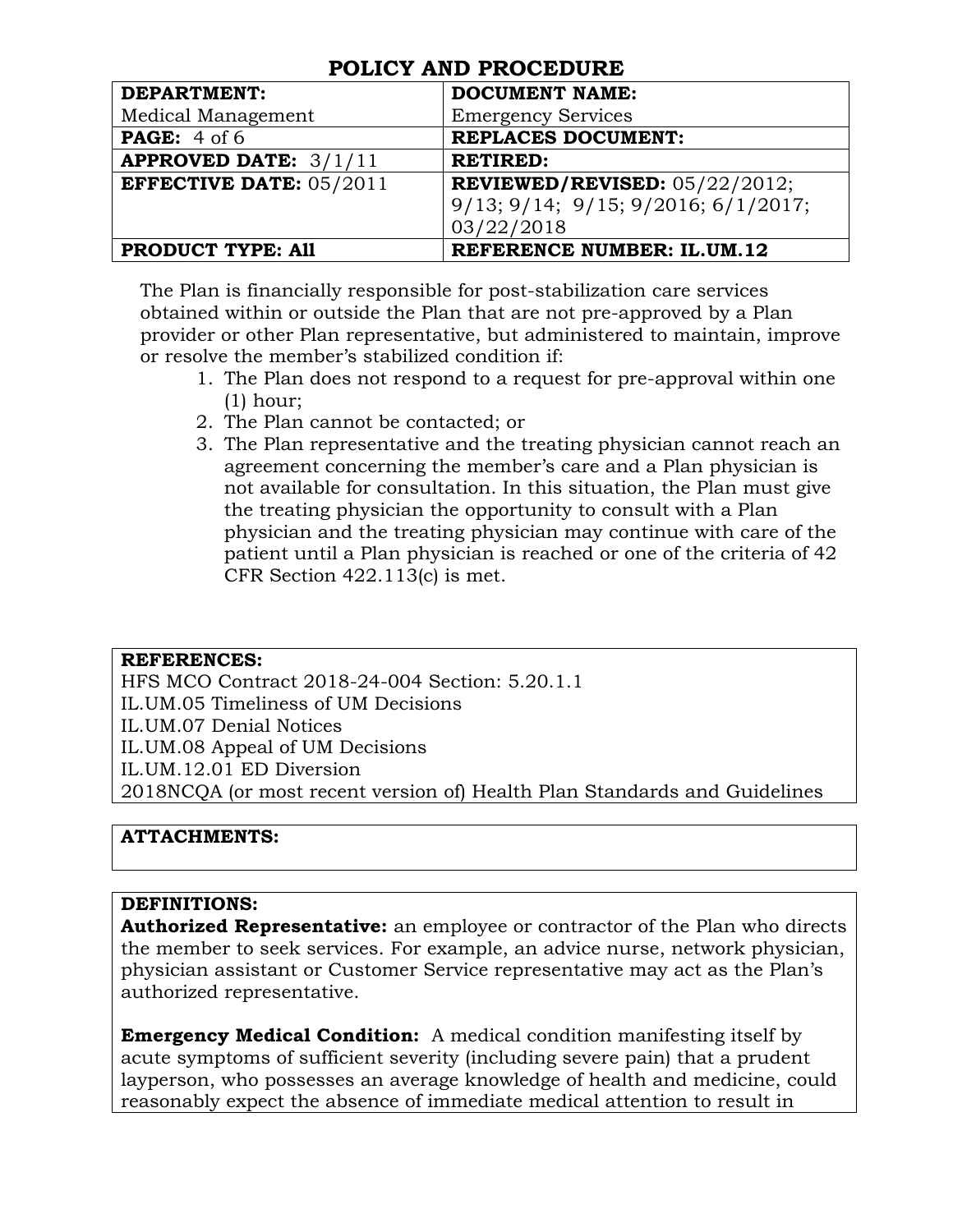| <b>DEPARTMENT:</b>             | <b>DOCUMENT NAME:</b>               |
|--------------------------------|-------------------------------------|
| Medical Management             | <b>Emergency Services</b>           |
| <b>PAGE:</b> 5 of 6            | <b>REPLACES DOCUMENT:</b>           |
| <b>APPROVED DATE:</b> $3/1/11$ | <b>RETIRED:</b>                     |
| <b>EFFECTIVE DATE: 05/2011</b> | REVIEWED/REVISED: $05/22/2012$ ;    |
|                                | 9/13; 9/14; 9/15; 9/2016; 6/1/2017; |
|                                | 03/22/2018                          |
| <b>PRODUCT TYPE: All</b>       | <b>REFERENCE NUMBER: IL.UM.12</b>   |

placing the health of the individual (or, with respect to a pregnant woman, the health of the woman or her unborn child) in serious jeopardy, serious impairments of bodily functions, or serious dysfunction of any bodily organ or part.

**Emergency Medical Condition** means a medical condition manifesting itself by acute symptoms of sufficient severity (including, but not limited to, severe pain) such that a prudent layperson, who possesses an average knowledge of health and medicine, could reasonably expect the absence of immediate medical attention to result in (i) placing the health of the individual (or, with respect to a pregnant woman, the health of the woman or her unborn child) in serious jeopardy, (ii) serious impairment to bodily functions, or (iii) serious dysfunction of any bodily organ or part.

**Emergency Services** means those inpatient and outpatient health care services that are Covered Services, including transportation, needed to evaluate or Stabilize an Emergency Medical Condition, which are furnished by a Provider qualified to furnish Emergency Services.

**Post**-**Stabilization Services** means Medically Necessary non-Emergency Services furnished to an Enrollee after the Enrollee is Stabilized following an Emergency Medical Condition, in order to maintain such Stabilization.

**Prudent Layperson:** a person who is without medical training and who draws on his or her practical experience when making a decision regarding the need to seek emergency medical treatment.

**Stabilization or Stabilized** means a determination with respect to an Emergency Medical Condition made by an attending emergency room Physician or other treating Provider that, within reasonable medical probability, no material deterioration of the condition is likely to result upon discharge or transfer to another facility.